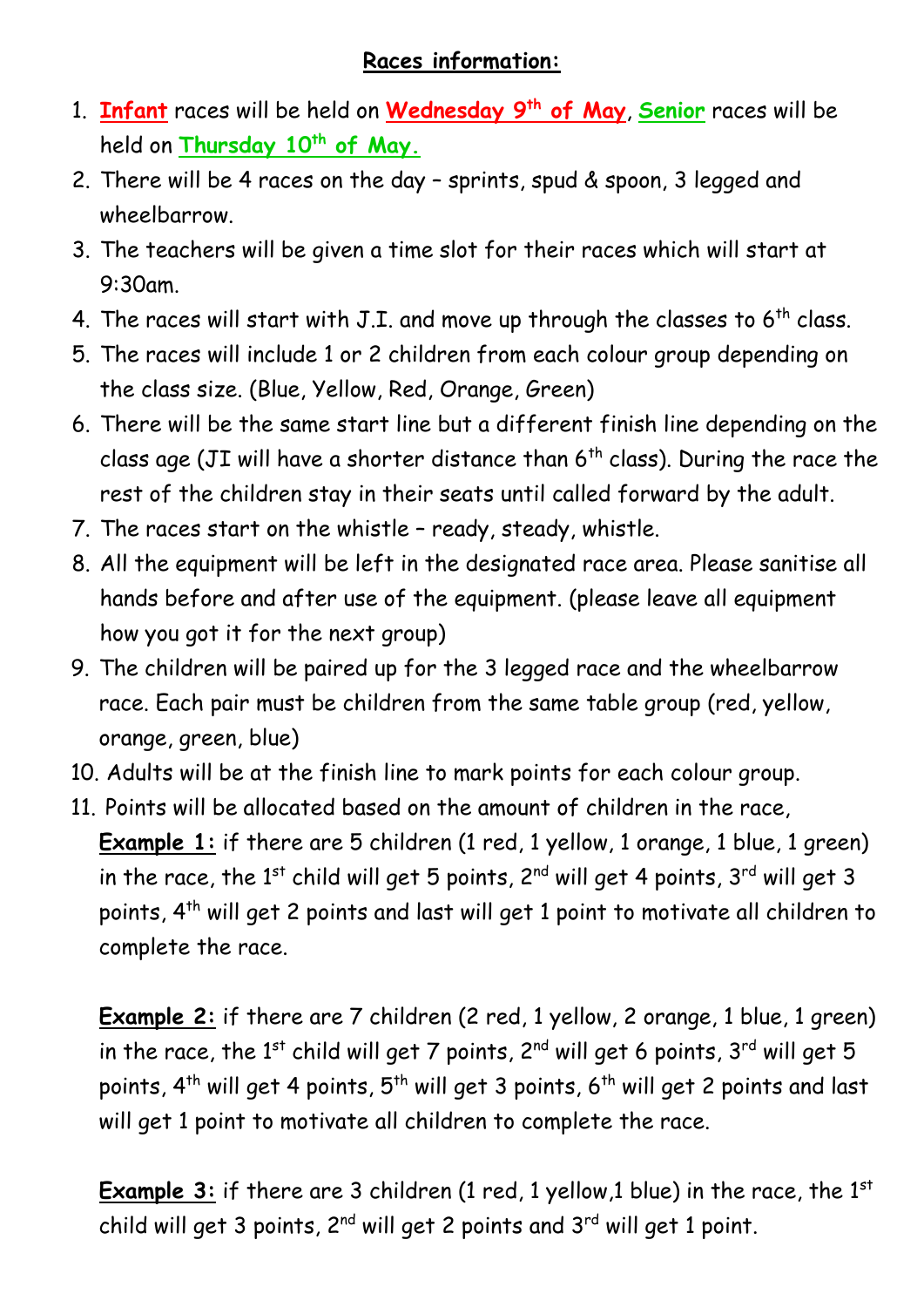## **Scoring system:**

**Bernie, Ray + Maria** will be at the finish line for all races. They will be allocating points and recording points for each race. All points will be calculated on Wednesday and Thursday and the colour group with the most points will be **announced on Friday**. The winners will get rewarded with a pizza party.

**(We had discussed selecting an additional 2 children from each class for sportsmanship, however due to budget and a discussion with the sports team we have decided that it will only be the winning team receiving the prize)**

| Wednesday races (Grass area)                                       |           |         |       |  |  |
|--------------------------------------------------------------------|-----------|---------|-------|--|--|
| 9:30                                                               | Verity    | Nakita  | Ciara |  |  |
| 11:00                                                              | Louise    | Barbara |       |  |  |
| 12:30                                                              | Stephanie | Rachel  | Morna |  |  |
| Annie's AC children will link in with appropriate class groups     |           |         |       |  |  |
| Thursday races (Grass area)                                        |           |         |       |  |  |
| 9:30                                                               | Katie     | Robbie  |       |  |  |
| 11:00                                                              | Paul      | Mervyn  |       |  |  |
| Ann Marie's AC children will link in with appropriate class groups |           |         |       |  |  |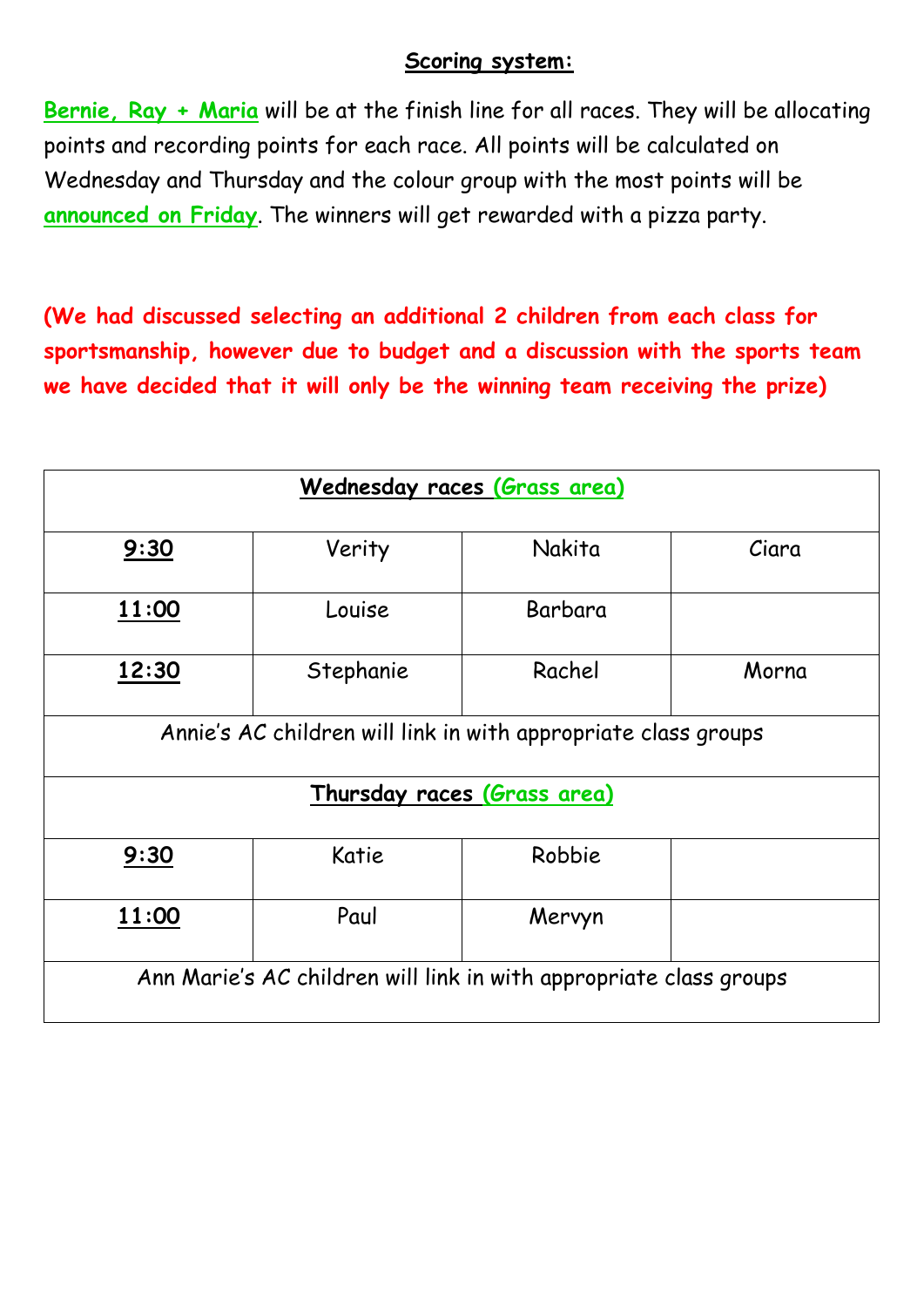| Spud & spoon |  |  |  |  |
|--------------|--|--|--|--|
|              |  |  |  |  |
|              |  |  |  |  |
|              |  |  |  |  |
|              |  |  |  |  |
|              |  |  |  |  |
|              |  |  |  |  |
|              |  |  |  |  |
|              |  |  |  |  |
|              |  |  |  |  |
|              |  |  |  |  |
|              |  |  |  |  |
|              |  |  |  |  |
|              |  |  |  |  |
|              |  |  |  |  |
|              |  |  |  |  |
|              |  |  |  |  |
|              |  |  |  |  |
|              |  |  |  |  |
|              |  |  |  |  |
|              |  |  |  |  |
|              |  |  |  |  |
|              |  |  |  |  |
|              |  |  |  |  |
|              |  |  |  |  |
|              |  |  |  |  |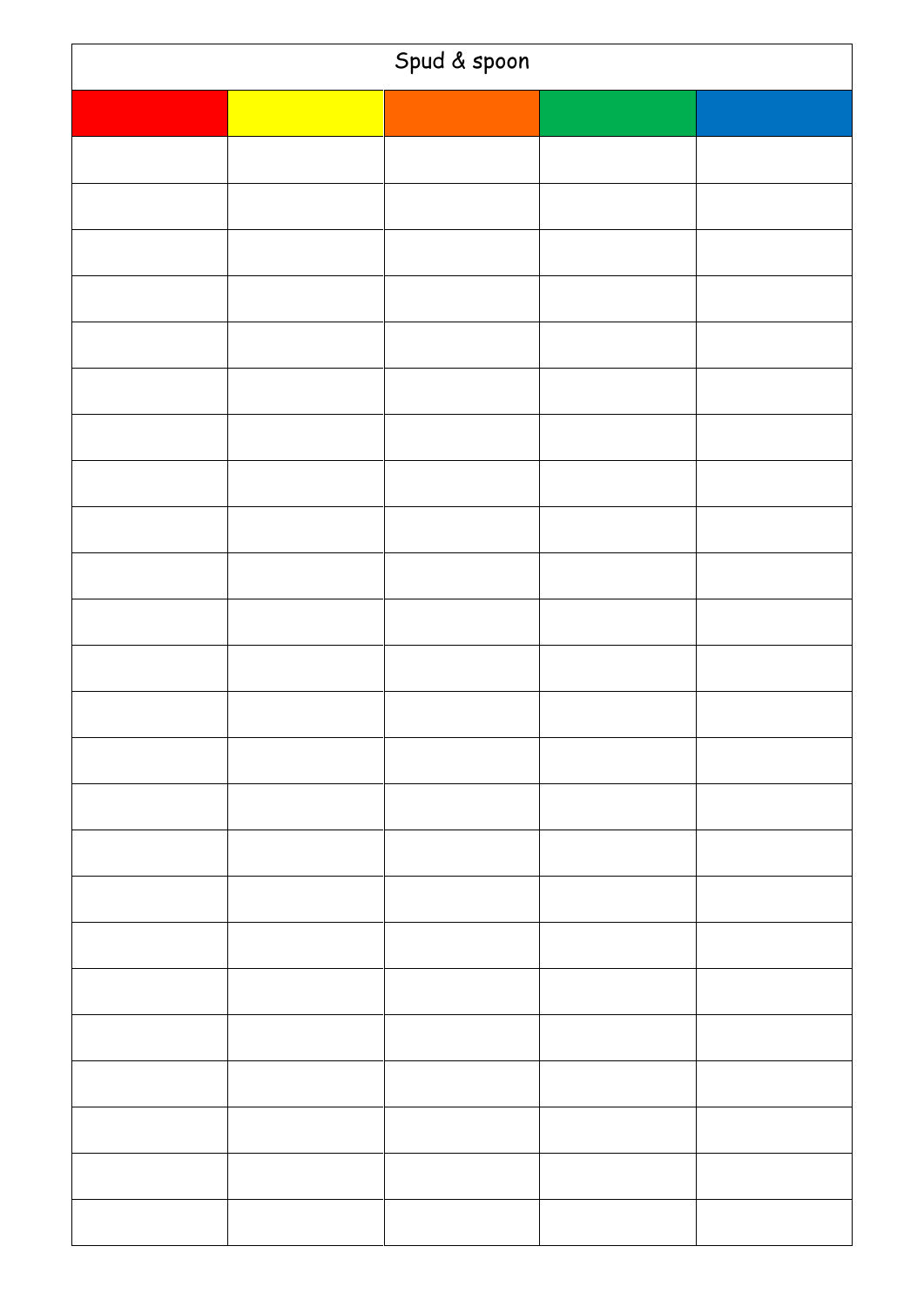| Sprints |  |  |  |  |
|---------|--|--|--|--|
|         |  |  |  |  |
|         |  |  |  |  |
|         |  |  |  |  |
|         |  |  |  |  |
|         |  |  |  |  |
|         |  |  |  |  |
|         |  |  |  |  |
|         |  |  |  |  |
|         |  |  |  |  |
|         |  |  |  |  |
|         |  |  |  |  |
|         |  |  |  |  |
|         |  |  |  |  |
|         |  |  |  |  |
|         |  |  |  |  |
|         |  |  |  |  |
|         |  |  |  |  |
|         |  |  |  |  |
|         |  |  |  |  |
|         |  |  |  |  |
|         |  |  |  |  |
|         |  |  |  |  |
|         |  |  |  |  |
|         |  |  |  |  |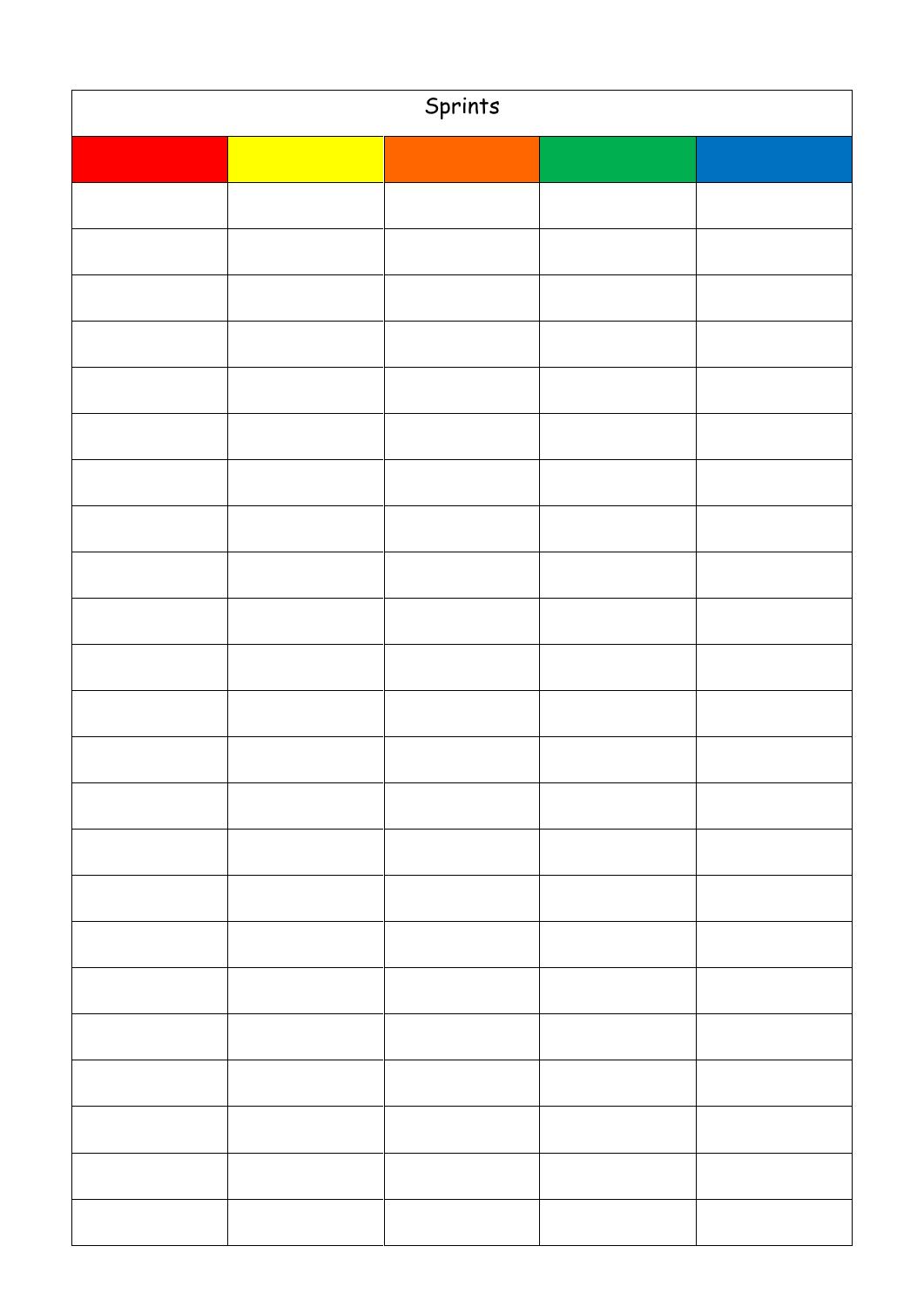| Wheelbarrow |  |  |  |  |
|-------------|--|--|--|--|
|             |  |  |  |  |
|             |  |  |  |  |
|             |  |  |  |  |
|             |  |  |  |  |
|             |  |  |  |  |
|             |  |  |  |  |
|             |  |  |  |  |
|             |  |  |  |  |
|             |  |  |  |  |
|             |  |  |  |  |
|             |  |  |  |  |
|             |  |  |  |  |
|             |  |  |  |  |
|             |  |  |  |  |
|             |  |  |  |  |
|             |  |  |  |  |
|             |  |  |  |  |
|             |  |  |  |  |
|             |  |  |  |  |
|             |  |  |  |  |
|             |  |  |  |  |
|             |  |  |  |  |
|             |  |  |  |  |
|             |  |  |  |  |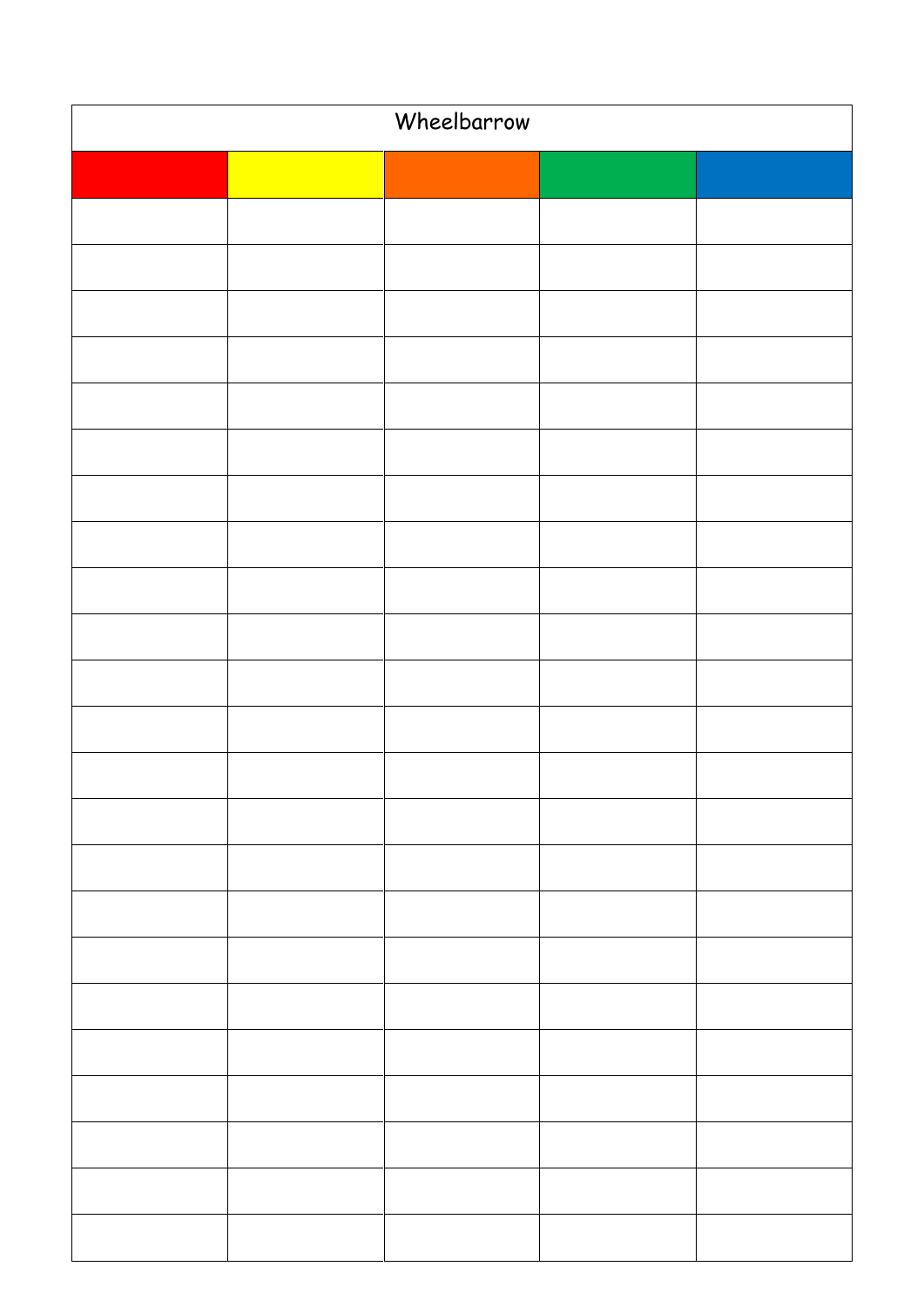| 3 legged race |  |  |  |  |
|---------------|--|--|--|--|
|               |  |  |  |  |
|               |  |  |  |  |
|               |  |  |  |  |
|               |  |  |  |  |
|               |  |  |  |  |
|               |  |  |  |  |
|               |  |  |  |  |
|               |  |  |  |  |
|               |  |  |  |  |
|               |  |  |  |  |
|               |  |  |  |  |
|               |  |  |  |  |
|               |  |  |  |  |
|               |  |  |  |  |
|               |  |  |  |  |
|               |  |  |  |  |
|               |  |  |  |  |
|               |  |  |  |  |
|               |  |  |  |  |
|               |  |  |  |  |
|               |  |  |  |  |
|               |  |  |  |  |
|               |  |  |  |  |
|               |  |  |  |  |
|               |  |  |  |  |